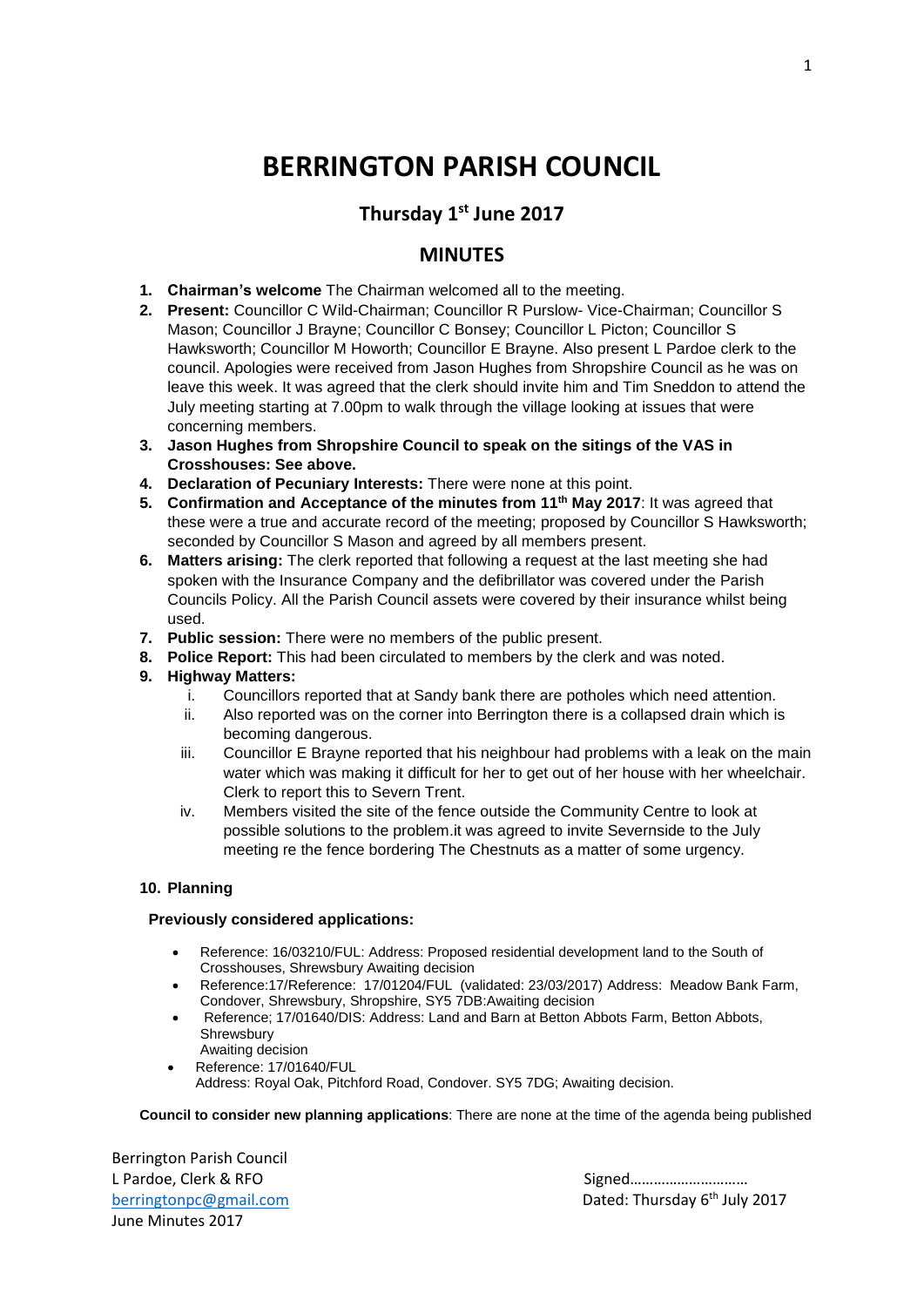**Council to consider new planning applications received after the Agenda has been published.** There were none to consider.

**Council to consider the Neighbourhood Plan for Condover and comment.-Forwarded by e-mail to members**; after discussion it was agreed that the Parish Council have no objection to the Plan; Proposed by Councillor L Picton; seconded by Councillor R Purslow and agreed by all members present.

**Council to consider the proposal for the siting of a mobile phone Mast at Severndale Nurseries (email forwarded to members) Between Vodaphone and Telefonica UK limited forwarded by e-mail to members;** after discussion it was agreed that the Parish Council have no objection and no comment to this application. Proposed by Councillor L Picton; seconded by Councillor R Purslow and agreed y all members present.

**Council to consider the proposal to amend the speed limit through Crosshouses- forwarded to members by e-mail:** After discussion it was agreed that the Parish Council would support this proposal; Proposed by Councillor C Wild; seconded by Councillor R Purslow and agreed by all members present

#### **11. Finance**

- i. Bank Reconciliation for the month end May 2017: It was agreed to accept the Bank reconciliation as presented by the clerk; proposed by Councillor S Hawksworth; seconded by Councillor E Brayne and agreed by all members present.
- ii. Accounts for payment; It was agreed to pay the accounts as presented by the clerk; Proposed by Councillor S Hawksworth; seconded by Councillor E Brayne and agreed by all members present.

| 1100                  | <b>SJF Printing</b> | <b>Pump Printing</b>      | 314.00 |
|-----------------------|---------------------|---------------------------|--------|
| 1101                  | <b>SALC</b>         | <b>Training materials</b> | 32.00  |
| 1102                  | <b>HMRC</b>         | <b>PAYE</b>               | 34.60  |
| <b>Standing Order</b> | L Pardoe            | Salary                    | 358.21 |
| 1103                  | L Pardoe            | <b>Expenses</b>           | 39.91  |
|                       |                     | Total                     | 778.72 |

- **12. Play Area Matters:** the clerk is still waiting for a response from Greenbelt about the grass cutting on the Play Areas.
- **13. Defibrillator training and matters arising from training:** Clerk to chase Chris Philips from Heartstart UK regarding the paperwork for those who attended the training session. They need their certificates. There is a possibility that we would like some more training for more volunteers.
- **14. Correspondence:** This was noted.
- **15. Parish Matters:** members to report and matters;
	- I. Councillor E Brayne reported that they are having a few problems getting the Youth Club started. There are not enough volunteers to move forward. Cressage is starting its own Youth Club, It was agreed to advertise in the Village Pump for volunteers to assist to get this one up and running. The clerk to contact Richard Parkes and Di Phillips and invite to the September meeting to discuss this further. The clerk to request a flier from them with information and list of their activities they will run to put in the pump
	- II. Councillor S Mason reported that there was car in the car park which is not being used and just parked there. Members felt that they should be paying to park permanently.

Clerk to contact Tracey Russell at Shropshire Council to ask what the Parish Councils' legal position is, if the Council was to put a polite notice on the car to request it to be moved or it would be towed away.

Berrington Parish Council L Pardoe, Clerk & RFO Signed………………………… June Minutes 2017

[berringtonpc@gmail.com](mailto:berringtonpc@gmail.com) **Dated: Thursday 6<sup>th</sup> July 2017**